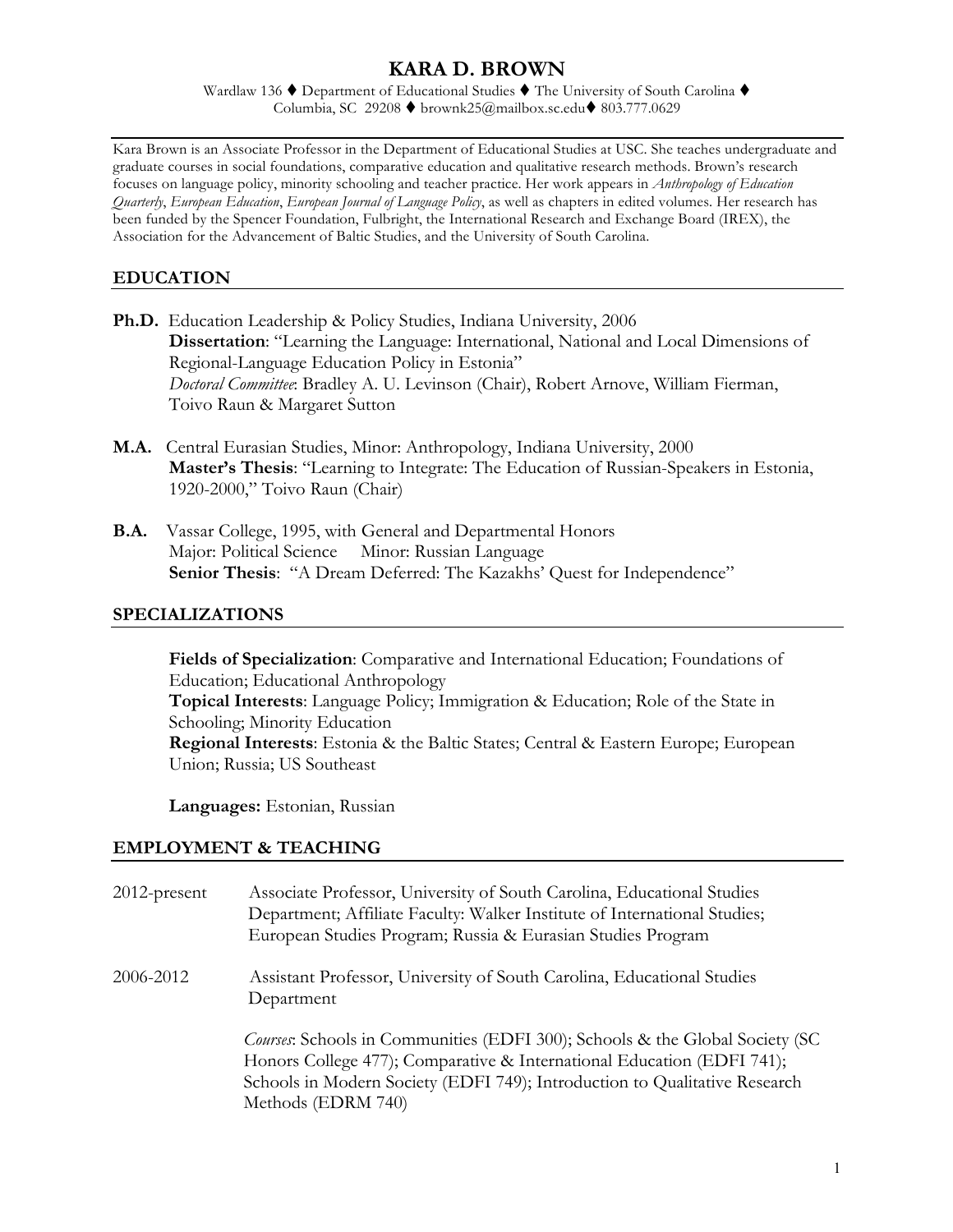2005 Assistant Instructor, Indiana University, Department of Education Leadership & Policy Studies

*Courses*: Anthropology of Education Seminar; Education & American Culture

International teaching experience: International Organizations and Comparative Education Research (Winter/Spring 2014, Institute of Education, University of Tartu, graduate level)

#### **PUBLICATIONS**

#### *Books*

Siiner, M., Koreinik, K., & **Brown, K. D.** (Eds. 2017). *Language policy beyond the state.* Springer.

### *Refereed Journal Articles & Book Chapters*

**Brown, K. D.** (under review). "Policy and pedagogical pliability: Enrichment in Võro-language revitalization in Estonia." *Multiligua*.

Brown, K. D. (under review). "Jumping, sliding, and creating commons "from the side": Reflections on the case of Võro-language education Estonia." In C. Benson & K. Kosonen (eds.), Language Issues in comparative education: policy and practice in multilingual education based on non-dominant languages. Sense Publishers.

**Brown, K. D**. & Koreinik, K. **(2018).** Contested counting? What the census and schools reveal about Võro in Southeastern Estonia. In S. Lazdiņa & H. F. Marten, (Eds.), *Multilingualism in the Baltic States: societal discourses and contact phenomena*. Palgrave.

Koreinik, K., Siiner, M. & **Brown, K. (2018)**. Kas keelepoliitika uurimise keskmes peaks olema riik? [Does the state have to be at the center of language policy?]. *Keel ja Kirjandus*, 1-2, 67-81.

**Brown, K. D. (2018).** Shifts and stability in schoolscapes: diachronic considerations. *Linguistics and Education*, *44*, 12-19.

**Brown, K. D. (2017).** Linguistic repression and resilience: Teachers' response to voluntary language policy in southeastern Estonia (pp. 183-200). In M. Siiner, K. Koreinik, & K. D. Brown (Eds.). *Language policy beyond the state.* Springer.

**Brown, K. D.** Siiner, M. & Koreinik, K. **(2017).** Questioning borders: Introduction (pp. 1-21). In M. Siiner, K. Koreinik, & K. D. Brown (Eds.), *Language policy beyond the state.* Springer.

E. Doyle Stevick & **Brown, K. D. (2016)**. Internationalising colleges of education through the dialectic of the global and the local? A perspective and possible pathways from the American South. *Intercultural Education*, DOI: 10.1080/14675986.2016.1259091

Shah, P., & **Brown, K. D. (2016).** Grafting: Making space for and sense of the place of international and comparative education in a pre-service teacher social foundations class. *Fire: Forum for International Research in Education,* 3*(1*), 56-79. http://preserve.lehigh.edu/cgi/viewcontent.cgi?article=1062&context=fire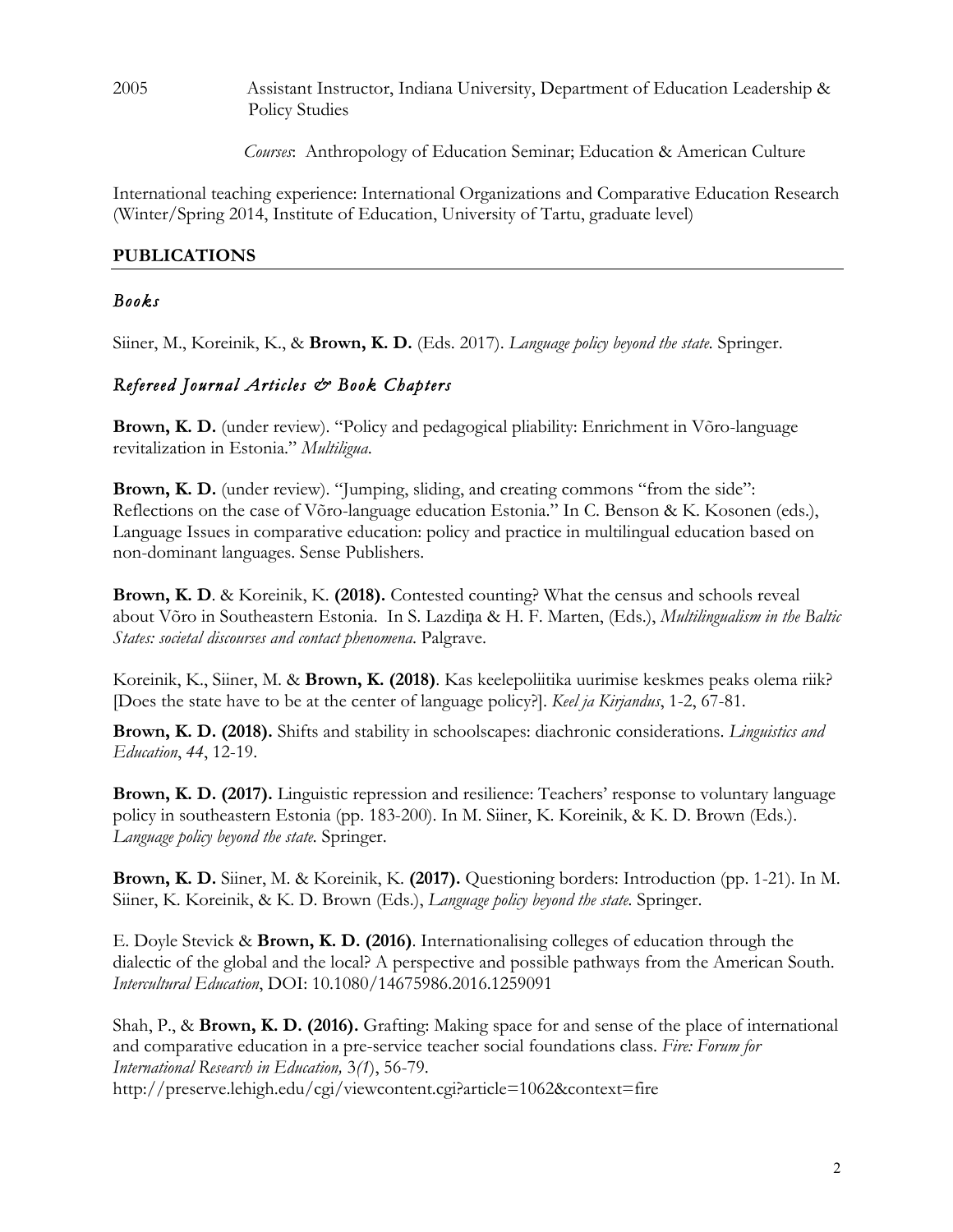**Brown, K. D. (2015**). Access opportunities: differentiated access to Estonia's kindergartens for language-minorities? In R. DePalma, D. Napier & W. Dze-Ngwa, (Eds.), *Revitalizing minority voices: promoting linguistic diversity* (pp. 51-70). Rotterdam: Sense Publishers.

Uibu, K., Ugaste, A., & **Brown, K**. **D.** (**2014**). Eesõna [Forward]. *Eesti Haridusteaduste Ajakiri/Estonian Journal of Education*, *2*, 1-7.

**Brown, K. D.** & Stevick, E. D. (**2014**). The Globalizing Labor Market in Education: Teachers as Cultural Ambassadors or Agents of Institutional Isomorphism? *Peabody Journal of Education*, *89*, 4-16.

**Brown, K. D. (2013)**. Language policy and education: space and place in multilingual post-Soviet states. *Annual Review of Applied Linguistics*, *33*, 238-257.

Burton, M., **Brown, K. D.** & Johnson, A. (**2013**). Storylines About Rural Teachers in the United States: A Narrative Analysis of the Literature. *Journal of Research in Rural Education.* http://jrre.psu.edu/articles/28-12.pdf

**Brown, K. D.** (**2012**). The linguistic landscape of educational spaces: Language revitalization and schools in southeastern Estonia. In H. Marten, D. Gorter & L. van Mensel (Eds.), *Linguistic landscapes and minority languages* (pp. 281-298)*.* New York: Palgrave.

**Brown, K. D.** (**2011**). The state, official-language education & minorities: Estonian-language instruction for Estonia's Russian-speakers and the Võro. In Z. Bekerman & T. Geisen (Eds.), *International handbook of migration, minorities, and education: Understanding cultural and social differences in processes of learning* (pp. 195-212). New York: Springer.

**Brown, K. D.** (**2010**). Transnational vitality of the Finno-Ugric identity in Estonia: The role of education and advocacy in a new geopolitical context. In I. Silova (Ed.), *Post-socialism is not dead: (Re)reading the global in comparative education* (pp. 271-296). Bingley, UK: Emerald Publishing.

**Brown, K. D.** (**2010**). Beyond the state, beyond Europe: Defining educational equity for Czech Roma. *Journal of Equity in Education, 1*, 30-44.

**Brown, K. D.** (**2010**). Teachers as language-policy actors: Contending with the erasure of lesser-used languages in schools. *Anthropology & Education Quarterly*, *41*, 298-314.

**Brown, K. D.**, Wu, X. & Paz, S. (**2010**). Foreign language-immersion education in South Carolina: Prospects. *Teacher Education Journal of South Carolina*, *10*, 73-80.

**Brown, K. D.** (**2009**). Market models of language policy: A view from Estonia. *European Journal of Language Policy*, *1*, 159-168.

**Brown, K. D. (2008**). Regional identity and schools in Estonia: Creating a 'we' feeling?" *European Education, 40*, 8-26.

**Brown, K. D.** (**2008**). "What is curriculum studies? Thoughts from comparative education." *Journal of Curriculum and Pedagogy*, *5*, 42-45.

**Brown, K. D.** (**2005**). Estonian schoolscapes and the marginalization of regional identity in education. *European Education*, *37*, 78-89.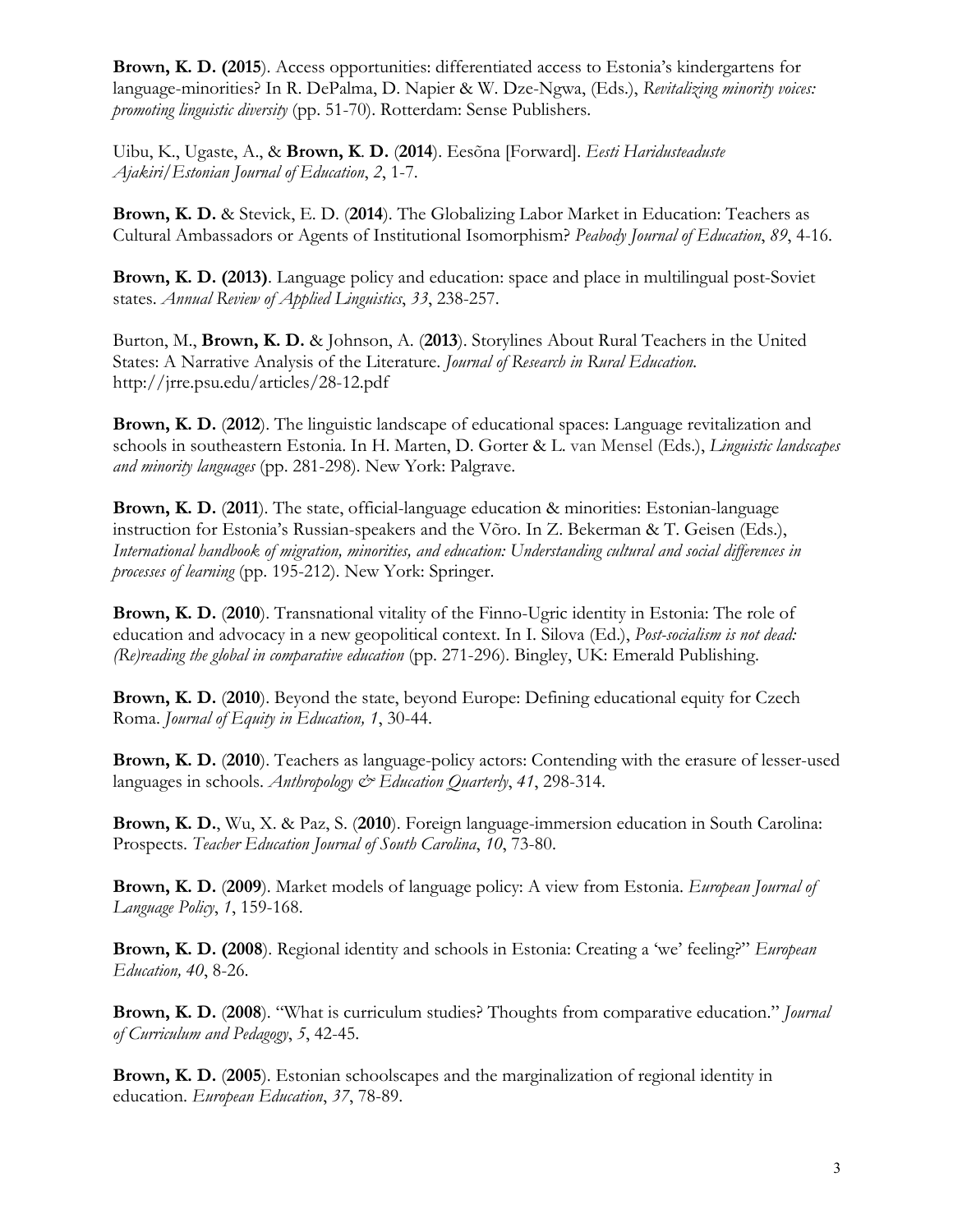**Brown, K. D.** (**2005**). "Education of Russian-Speakers in Estonia." In B. Eklof, L. E. Holmes & V. Kaplan (Eds.), *Educational reform in Post-Soviet Russia: Legacies and prospects* (pp. 176-193). London: Frank Cass.

**Brown, K. D. (2004)**. "Like lace on the bottom of a curtain": Regional language policy, the European Union, the Estonian Government, and the Võro Institute in Estonia. In M. Sutton & R. Arnove (Eds.), *Civil society or shadow state? State/NGO relations in education* (pp. 109-131). Westport, CT: Ablex Press.

# *Book Reviews*

Brown, K. D. (**2016**). [Review of "The Story of the Baltic University]. *European Education*.

Trasberg, K., & Brown, K. D. (**2016**). [Review of Hilda Taba]. *Eesti Haridusteaduste Ajakiri/Estonian Journal of Education,* 4(1), 309-313.

Brown, K.D. (**2014**). [Review of the book *Managing diversity in schools: Language, policies, pedagogies*]. *European Education*, *46*(4), 82-84.

Brown, K.D. (**2014**). [Review of the book *Multicultural teaching in the early childhood classroom: approaches, strategies, and tools, pre-school to 2nd grade*]. *Eesti Haridusteaduste Ajakiri/Estonian Journal of Education, 2*, 237-241.

Brown, K. D. (**2010**). [Review of the book Critical perspectives on comparative education]. *European Education*, *42*, 90-92.

Brown, K. D. (**2009**). [Review of the book Sustaining linguistic diversity: Endangered and minority languages and language varieties]. *Anthropology & Education Quarterly, 40*, 210-212.

# *Refereed Conference Publication*

Brown, K. D. **(2005)**. Võro keele ja kultuuri tund kooli ja opetajate elus (Võro language and culture class in the life of the school and teachers). In K. Pajusalu & J. Rahman, (Eds.), *Piirikultuuriq jakeeleq/Piirikultuurid ja-keeled (Border cultures and border languages*), Vol. 17. (pp. 56-66). Võru, Estonia: Võro Institute.

# *Encyclopedia Entries & Refereed Briefs*

Brown, K. D. (**2010**). Comparative studies research. In C. Kridel (Ed.), *Encyclopedia of curriculum studies* (pp. 129-131). Thousand Oaks, CA: Sage. (1,000 words)

Brown, K. D. (**2010**). Lau v. Nichols. In T. Hunt, J.C. Carper, T. J. Lasley II & D. C. Raisch (Eds.), *Encyclopedia of educational reform and dissent* v. 2 (pp. 510-512). Thousand Oaks, CA: Sage. (100 words)

Brown, K. D. (**2010**). Rural education. In T. Hunt, J.C. Carper, T. J. Lasley II & D. C. Raisch (Eds.), *Encyclopedia of educational reform and dissent* v. 2 (pp. 774-777). Thousand Oaks, CA: Sage. (2,000 words)

Brown, K. D. (**2010**). Single sex schools. In T. Hunt, J.C. Carper, T. J. Lasley II & D. C. Raisch (Eds.), *Encyclopedia of educational reform and dissent* v. 2 (pp. 826-828). Thousand Oaks, CA: Sage. (1,000 words)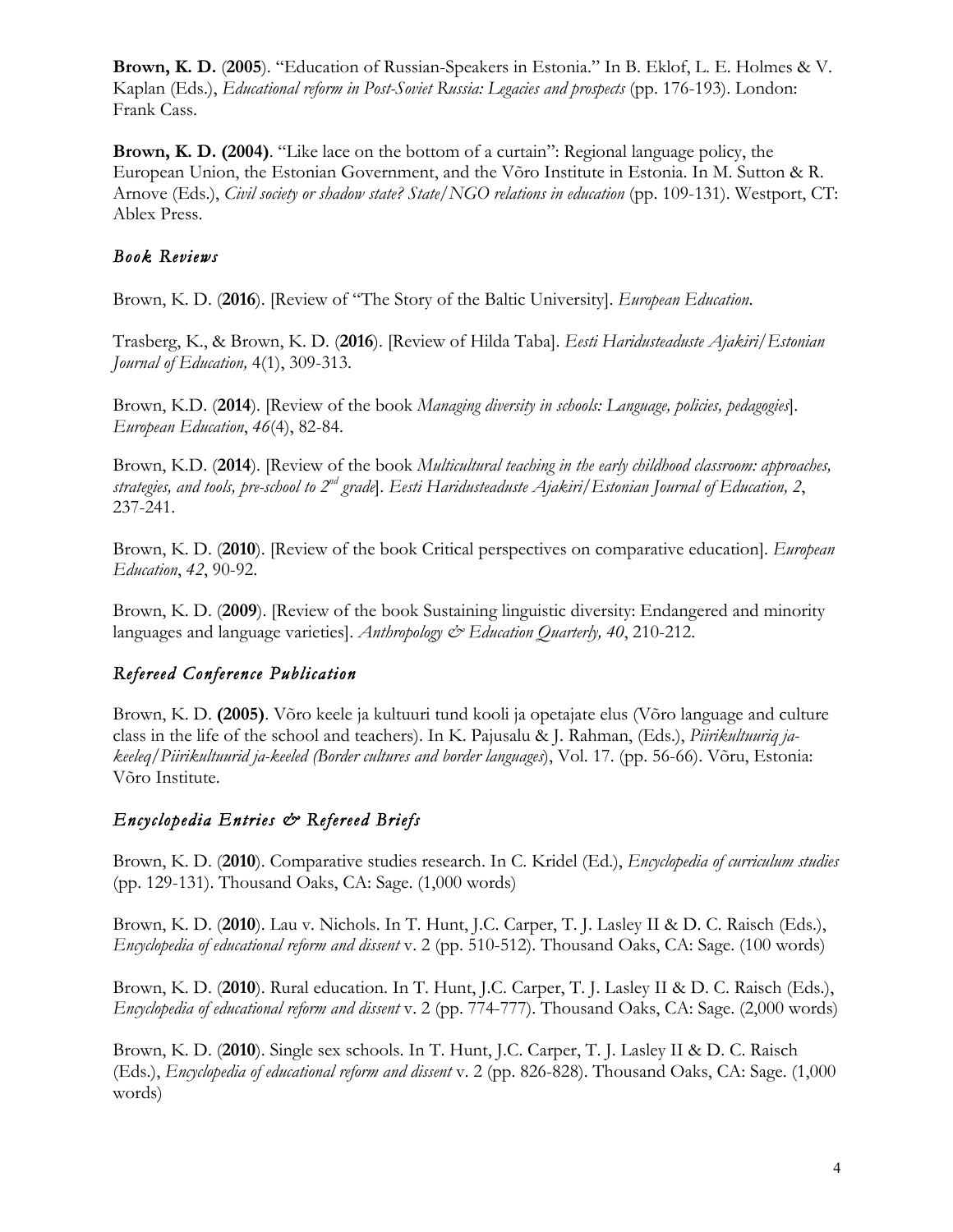Brown, K. D. & N. Carnes. (**2010**). Teacher education for elementary education. In E. Baker, B. McGaw & P. Peterson (Eds.) *International Encyclopedia of Education* (3rd ed.) (pp. 725-731). Oxford: Elsevier. (4,000 words)

Brown, K. D. & E. Krull. (**2010**). Hilda Taba. In T. Hunt, J.C. Carper, T. J. Lasley II & D. C. Raisch (Eds.), *Encyclopedia of educational reform and dissent* v. 2 (pp. 869-870). Thousand Oaks, CA: Sage. (800 words)

# *Newsletter & Newspaper Articles*

Brown, K.D. (**2010**). Võro in Vogue (reprint and updated). (December). *AjaKaja*, *33*, 27-28.

Brown, K. D. (**2002**). Võro Language Revival. (Fall). *Inner Asian and Uralic National Resource Center Newsletter*, 2. www.indiana.edu/~iaunrc/newsfall2002.html

Brown, K. D. (**2002**). Latsõvankriq, viinamüük' ja marineerit kürvits (Baby Carriages, Vodka Sales, and Marinated Pumpkin). (February 5). *Uma Leht*, p. 2.

Brown, K. D. (**2001**). Czech Roma and Special Schools. (April). *REEIfication*, *25*, 16-17. http://www.indiana.edu/~reeiweb/newsletter/2001/Apr\_01\_REEIfication.pdf

Brown, K. D. (**1999**). Võro in Vogue? (December). *REEIfication Newsletter*, 23, 3.

Brown, K. D. (**1997**). Integration through Education? The Russian-Speaking Minority and Estonian Society. *ISRE (Institute for the Study of Russian Education) Newsletter*, *6*, 1 & 3.

## **AWARDS**

**Early Career Teaching Award,** University of South Carolina, College of Education, 2011

*Nominated*, **Mungo Undergraduate Teaching Award,** University of South Carolina, 2011

*Nominated*, **Distinguished Undergraduate Research Mentor Award**, University of South Carolina, Spring 2010

**Gail P. Kelly Outstanding Dissertation Award,** Comparative & International Education Society, 2007

**Alo Raun Prize for Excellence in Estonian and Finnish Studies**, Central Eurasian Studies Department, Indiana University, 2006

**Eva Kagan-Kans Memorial Award,** Best graduate research paper, Russian & East European Institute, Indiana University, 1999

## **INTERNATIONAL AGREEMENTS**

Erasmus +: University of Tartu (Estonia) and University of South Carolina, August 2016-2018

## **RESEARCH & TRAVEL GRANTS**

• **2017 Spencer Foundation,** "Choosing Social Cohesion: Why are communities founding—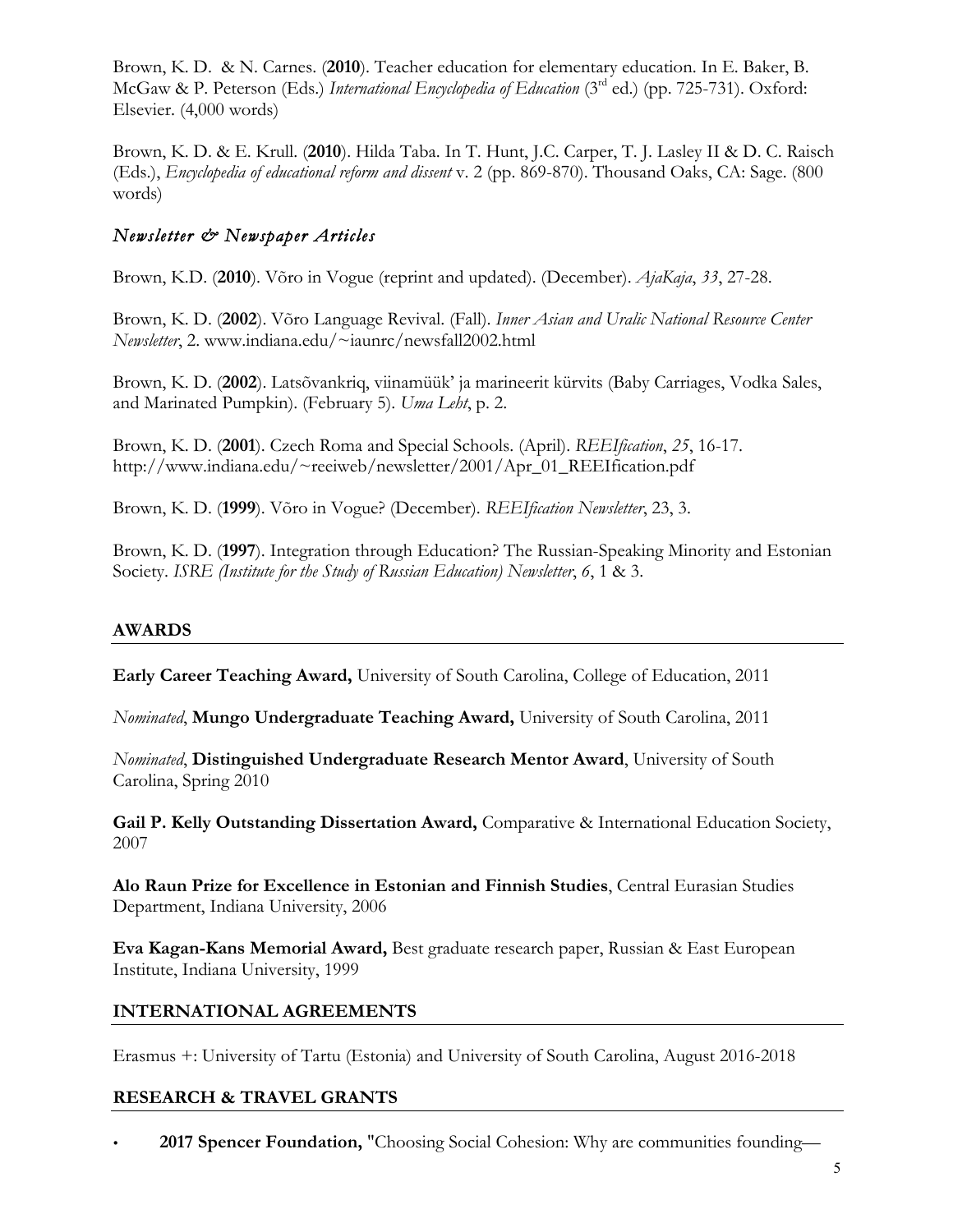and parents embracing—dual-language immersion programs for Estonia's Russian- and Estonian-speaking kindergartners?"

- • **2016 USC College of Education Research Grant,** support for "Overcoming Division? Understanding Why Institutions, Teachers, and Parents Opt Into Dual Language Immersion Kindergartens"
- • **2015 Walker Institute Curriculum Grant**, Support for the development of an undergraduate course in comparative and international education
- • **2014 USC Provost Humanities' Grant,** Support for "Sites of Possibility" Language Revitalization at the Pre-Primary Level in Estonia"
- • **2014 Walker Institute Faculty Research Grant**, Support for "Global ideas, local purposes: A qualitative study of language nests in southern Estonia"
- **2013 Walker Institute International Conference Grant**, Support for presentation at the World Congress of Comparative Education Societies (WCCES), Buenos Aires
- • **2011 Taiwan Studies Grant for American Scholars,** Taiwan's Taipei Economic and Cultural Representative Office (TECRO), "Presenting and Preserving Taiwan's Aboriginal Cultures: Global Dimensions to Government Policy in Support of Indigenous Peoples"
- • **2011 USC Provost Humanities' Grant Program**, "International Teacher Migration and the Global Convergence Debate: Reconsidering the Cultural and Institutional Dimensions of Schooling," Co-PI with Dr. Doyle Stevick
- • **2008 Research and Policy Grant Program**, SC Educational Policy Center and the Office of Program Evaluation, University of South Carolina, "The Use of International Teachers in South Carolina," Co-PI with Dr. Doyle Stevick
- • **2008 Research Grant for Emerging Scholars**, Association for the Advancement of Baltic Studies, "The Politics of Preschool: Bilingual Education Possibilities and Problems in Estonian Kindergartens"
- • **2007 Research Incentive Grant,** College of Education, University of South Carolina, "Integration & Community: The Undoing of a Segregated Education System in Estonia"
- • **2004 Professional Development Fellowship** Awarded a U.S. Department of State/Institute of International Education (IIE) to research rural education reform and community preservation in Estonia.
- • **2002-2003 Spencer Foundation Dissertation Fellowship** Awarded to complete the write-up of "Globalization and Grassroots: Bringing the Võro- Language Movement into Estonian Schools"
- **2001-2002 Fulbright-Hays Doctoral Dissertation Fellowship** Awarded to conduct a year-long dissertation project in Estonia and Belgium.
- **2001-2002 Individual Advanced Research Opportunity Grant**, International Research Exchanges Board (IREX) Awarded an eleven-month grant to complete dissertation research in Estonia.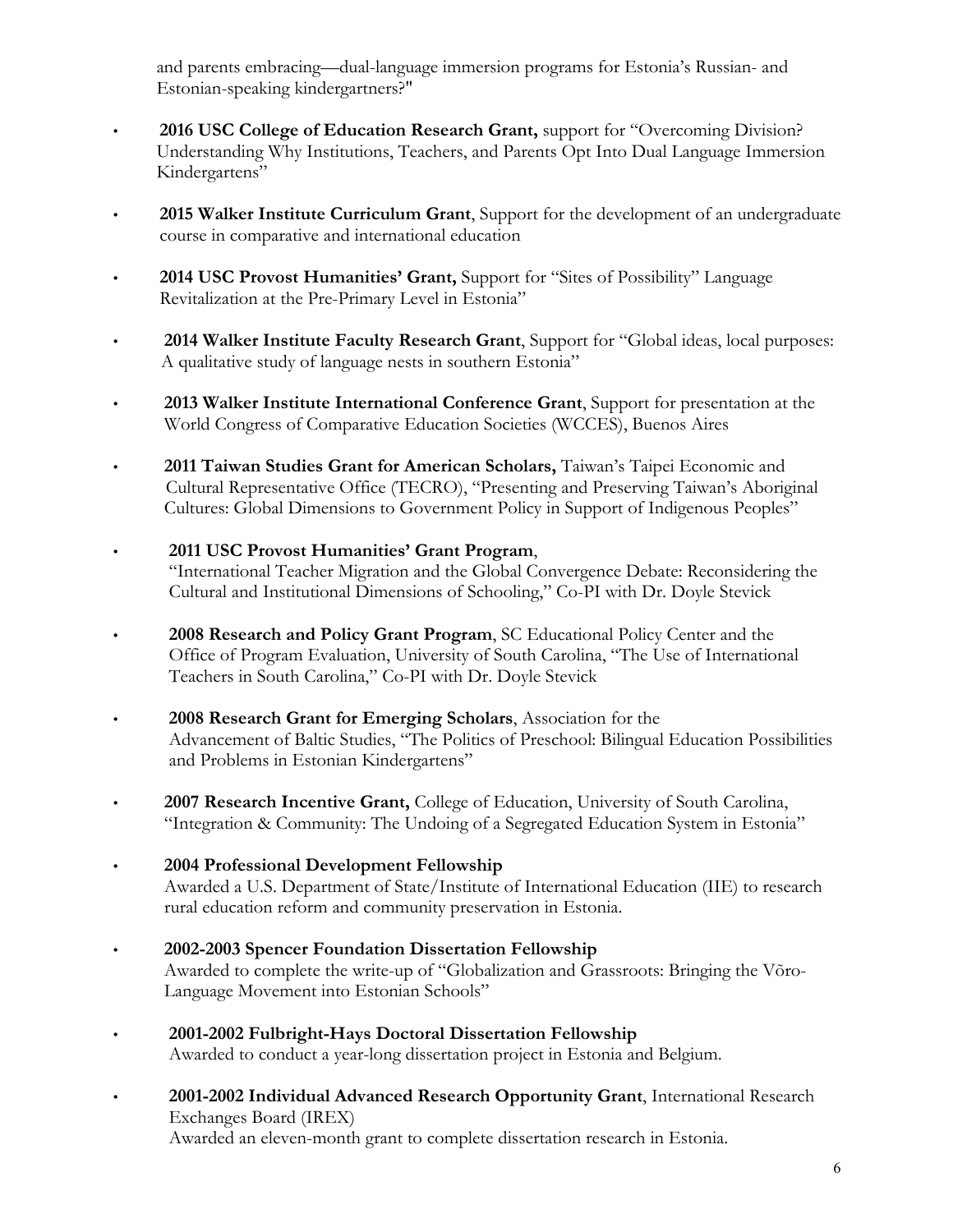## **PRESENTATIONS, LECTURES & COURSES**

2018 "The Spatial Organization of Language: Creating, and sustaining, intentional language ecologies in Estonia's dual-immersion kindergartens," Rakenduslingvistika Kevadkonverents, Applied Linguistics Spring Conference/Estonian Association of Applied Linguistics, Tallinn, Estonia, April

2018 "Room-making: Space for two-way immersion kindergartens in Estonia," Multilingual Education at European Borderlands International Research Workshop, Narva College, Estonia, March

2017 "Language policy beyond the state?" 12<sup>th</sup> Conference on Baltic Studies in Europe, Riga, Latvia June

2017 "Category jumping & phase shifting: Reflections on applying the top-side-bottom model in the case of Võro revitalization in Estonia" CIES, Language Issues' SIG Highlighted Panel "Implementation of multilingual education: Change from above, from below, from the side or a combination?" Atlanta, March

2016 "Teacher resilience: Educators' 'taking up' revitalization in southeastern Estonian schools" invited panelist, American Anthropological Association, Minneapolis, MN, November

2016 "Linguistic repression and resilience: Teachers and language revitalization in southeastern Estonia," Association for the Advancement of Baltic Studies Conference, Philadelphia, PA, May

2016 "Engaging in teacher biography: Language policy in the arc of a teacher's life," Comparative & International Education Society, Washington, D.C., March

2015 "Prohibition, permission, and persuasion: Situating non-dominant language-education in schools," Comparative & International Education Society, Washington, D.C., March

2014 "Making space for non-dominant languages in schools: Teachers and language policy in southeastern Estonia," American Anthropological Association, Washington, D.C., December

2014 "Considering language revitalization across time & space: Teachers and language policy in Southern Estonia," Sociolinguistics Symposium 20, Jyväskylä, Finland, June

2014 "A 'continuum of European relevance' in advancing regional-language and culture education in Estonia," Comparative Education Society of Europe, Frieburg, Germany, June

2013 "Making space for local and non-dominant languages? Linguistic landscapes and schools" University of Tartu, Tartu, November

2013 "Language Policy as Segregation: Educating Immigrants in Estonia's Kindergartens," World Congress of Comparative Education Societies (WCCES), Buenos Aires, June

2013 "Segregation & Language Planning for Immigrants in Estonia's Kindergartens," Comparative & International Education Society, New Orleans, March

2012 Invited guest speaker, "From idea to publication: Publishing on research related to language & education policy," for Dr. Laura Valdiviezo's seminar, University of Massachusetts, Amherst, November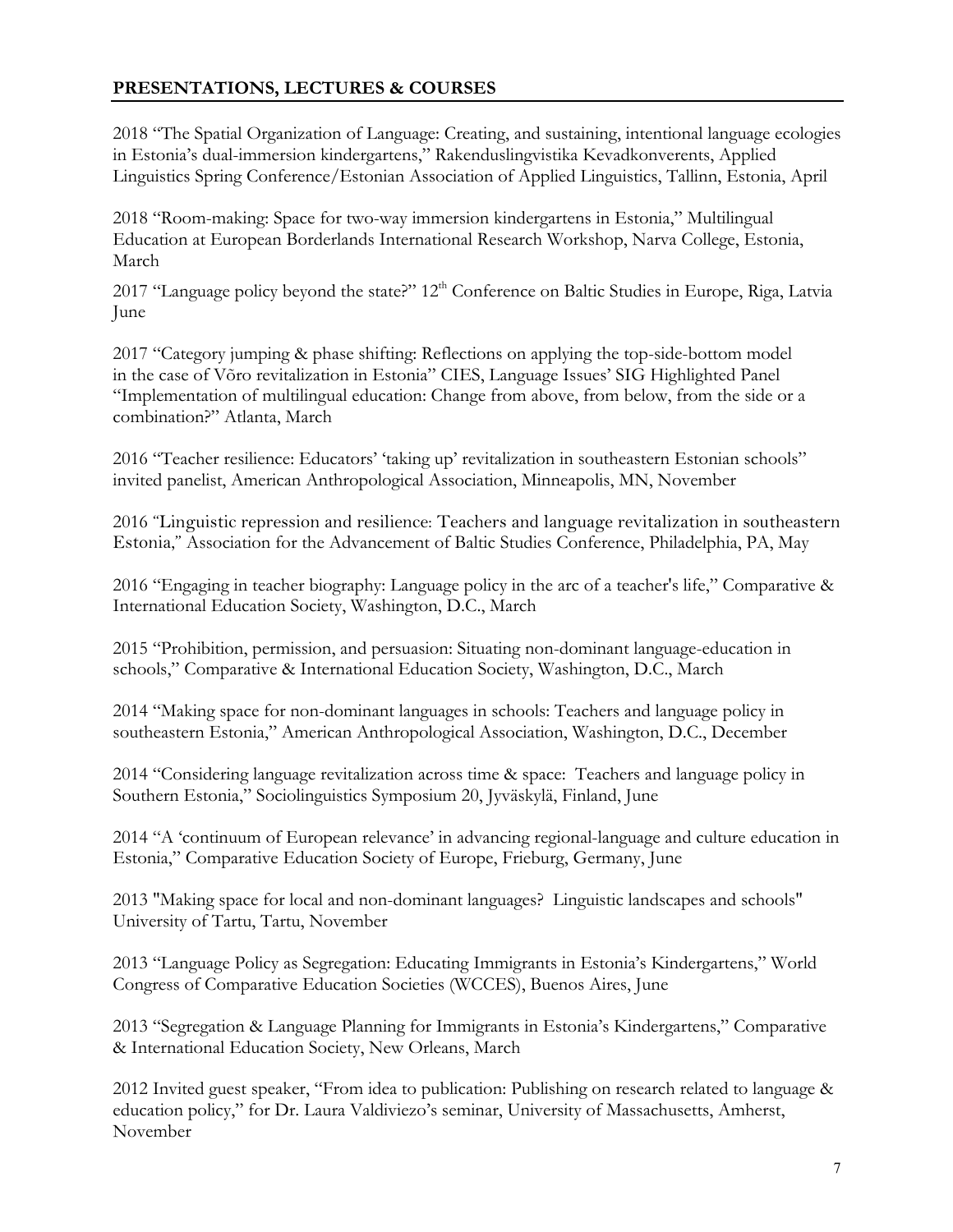2012 Invited panelist. Office of International & Comparative Education "talkbalk" to "Monsieur Lazhar," May & "The Finland Phenomenon," November, Nickelodeon Theater, Columbia, SC

2012 "Global professionals? The role of culture in cross-border public-school teaching," (invited panelist), Comparative & International Education Society, Puerto Rico, April

2012 with Megan Burton & Amy Johnson-Lachuk, "Storylines about Rural Teachers in the United States: A Synthesis of the Research Literature," AERA, Vancouver, April

2011 "The World on Our Doorstep: International Teacher Migration and the Global Convergence Debate," Comparative & International Education Society's Eastern Regional Conference, Pittsburgh, October

2011 "Challenges & Possibilities in Language Revitalization: A Case Study from Eastern Europe," Invited talk, National Taitung University,June

2011 "Creating 'Successful' Overseas-Trained Teachers: A Comparative Analysis of the J-1 Teacher Exchange in the U.S. Southeast," Comparative & International Education Society, Montreal, Canada, May

2011 "Considering Clark: The Struggle for Equity and Equality in South Carolina Public Schools," Invited Presentation for Fulbright Norwegian Teachers, University of South Carolina, February

2010 "Needing Culture: Overseas Trained Teachers & the Architects of the J-1 Exchange," Comparative & International Education Society, Chicago, IL, March

2010 "Educational Equity in South Carolina: From *Briggs* to *Abbeville*," Invited Presentation for Fulbright Norwegian Teachers, University of South Carolina, February

2009 "Teachers as Language-Policy Actors," International Conference on Minority Languages (ICML) XII, Tartu, Estonia, May

2009 "International Teachers for Hire: The Value of Cultural Exchange in the Global Circulation of Teachers," Comparative & International Education Society, Charleston, SC, March

2009 Invited discussant for panel, "Social Cohesion: The Role of Education in Bringing People Together," Comparative & International Education Society, Charleston, SC, March

2008 "Education for Homogenization? Minority & Regional Language Education in Estonia," American Anthropological Association, San Francisco, Nov.

2008 "The Use of International Teachers in South Carolina," NAFSA Association of International Educators, Region VII Conference, Columbia, South Carolina, October

2008 "Crisis in the Caucasus: How does the Russian-Georgia conflict affect the region, the world, and U.S. policy?" Invited Panelist, Russian and Eurasian Studies Program, USC, Columbia, SC, September

2008 "A Challenge to the Nation-State? Regional-Language Identity & Education in Estonia," Association for the Advancement of Baltic Studies Conference, Bloomington, Indiana, May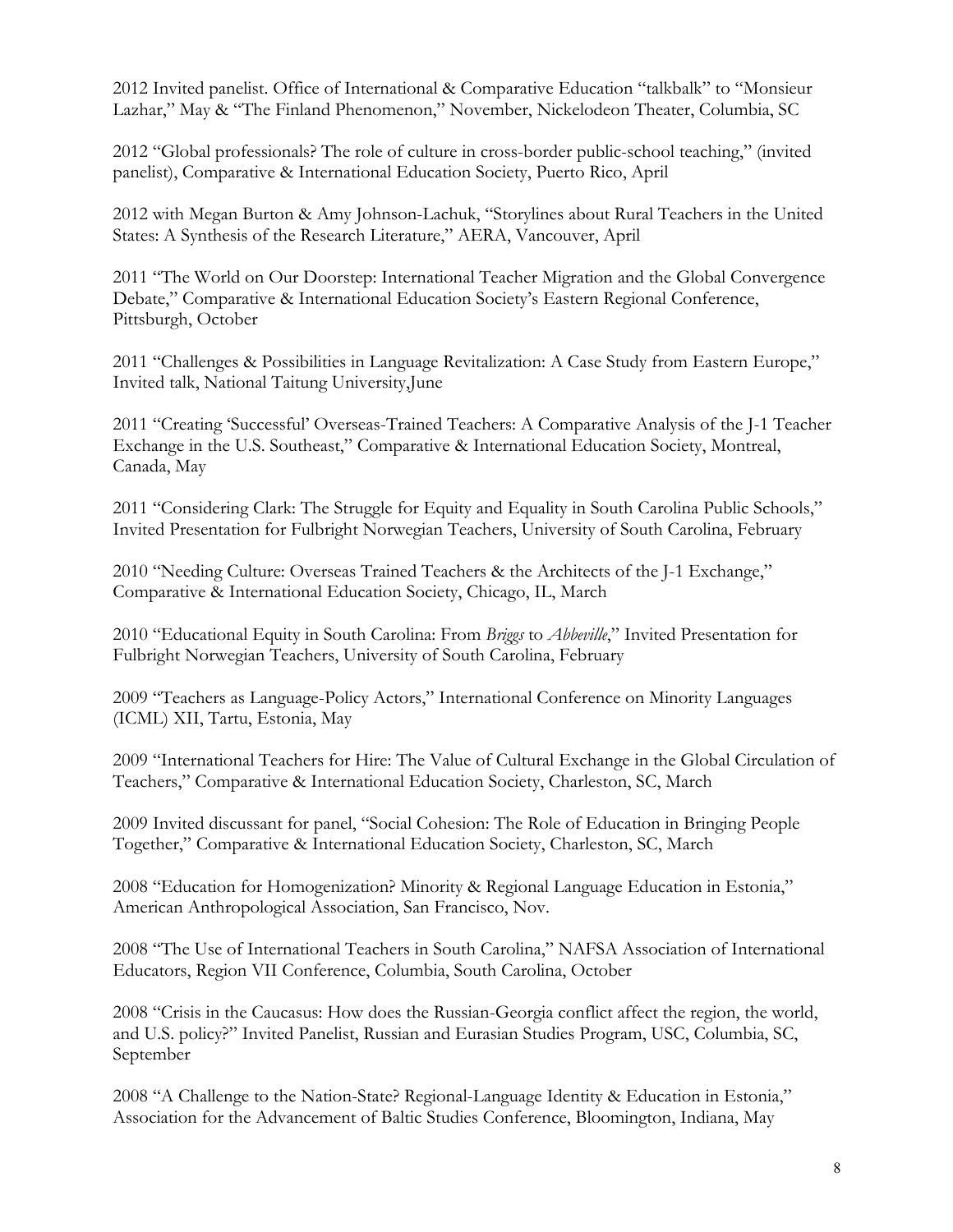2008 "Public communication for early-career education researchers-Learning the ropes," AERA & Hechinger Institute on Education and the Media, New York City, March

2008 "Separate Schools, Different Worlds: The Politics of Segregating Czech Roma and Estonian Russians," American Education Research Association, New York, March

2008 "The Politics of Preschool: Bilingual Education Possibilities and Problems in Estonian Kindergartens," Comparative & International Education Society, New York, March

2007 "Freedom and Power among Estonian Teachers" American Anthropological Association, Washington, DC, November

2007 "Language Law & National Identity: Minority, Regional and Official Languages in Estonia," Comparative & International Education Society, Baltimore, Maryland, February – 1 March

2007 "Resisting a Homogenized Regional Identity: Teachers' Attempts to Keep Regional Diversity Alive in Southern Estonia," Ethnography in Education Research Forum, University of Pennsylvania, February

2007 "Law & Identity: The Politics of Minority-Language Education in Estonia," Invited talk. Educational Studies' Graduate Student Organization Brownbag Talk Series, University of South Carolina, February

2006 "Legal Definitions & National Scripts: Seeking Juridical Recognition for Estonian Regional-Languages," Georgetown University Round Table on Language and Linguistics (GURT), March

2006 "Opening the Cellar Door: Regional-language and Education in Southern Estonia" Invited Keynote address, Estonian Independence Day Celebration, Indiana University, February

2005 "Identity and the Politics of Language," Invited talk. Baltic Studies Summer Institute (BALSSI), Indiana University, July

2004 "Võro keel- ja kultuuri tund: Kooli ja õpetaja elus (The Võro-Language and Culture Class: In the Life of the School and the Life of the Teacher)," Tartu University/Võro Institute Conference, Haanja, Estonia, October

2004 "A Reluctant Minority Group?" Indiana University Association of Central Eurasian Students' Conference, Bloomington, Indiana, April

2003 "Riigi tähtsus regioonalkeelte rahvusvahelises toetamisel (The Importance of the State in International Support for Regional Languages," Tartu University/Võro Institute Conference, Rõuge, Estonia, October

2003 "Rural Education, European Union Politics and Regional-Language Teachers," International Conference on Minority Languages (ICML) IX, Kiruna, Sweden, June

2002 "The Politics of Language Policy: The Development of Regional Language Education in Estonia," Regional Conference of the Comparative & International Education Society, University of Pittsburgh, November

2002 "The Challenge of Introducing a Regional Language into the Curriculum: The Case of Võro," The II International Hilda Taba Conference, Tartu University, Tartu, Estonia, September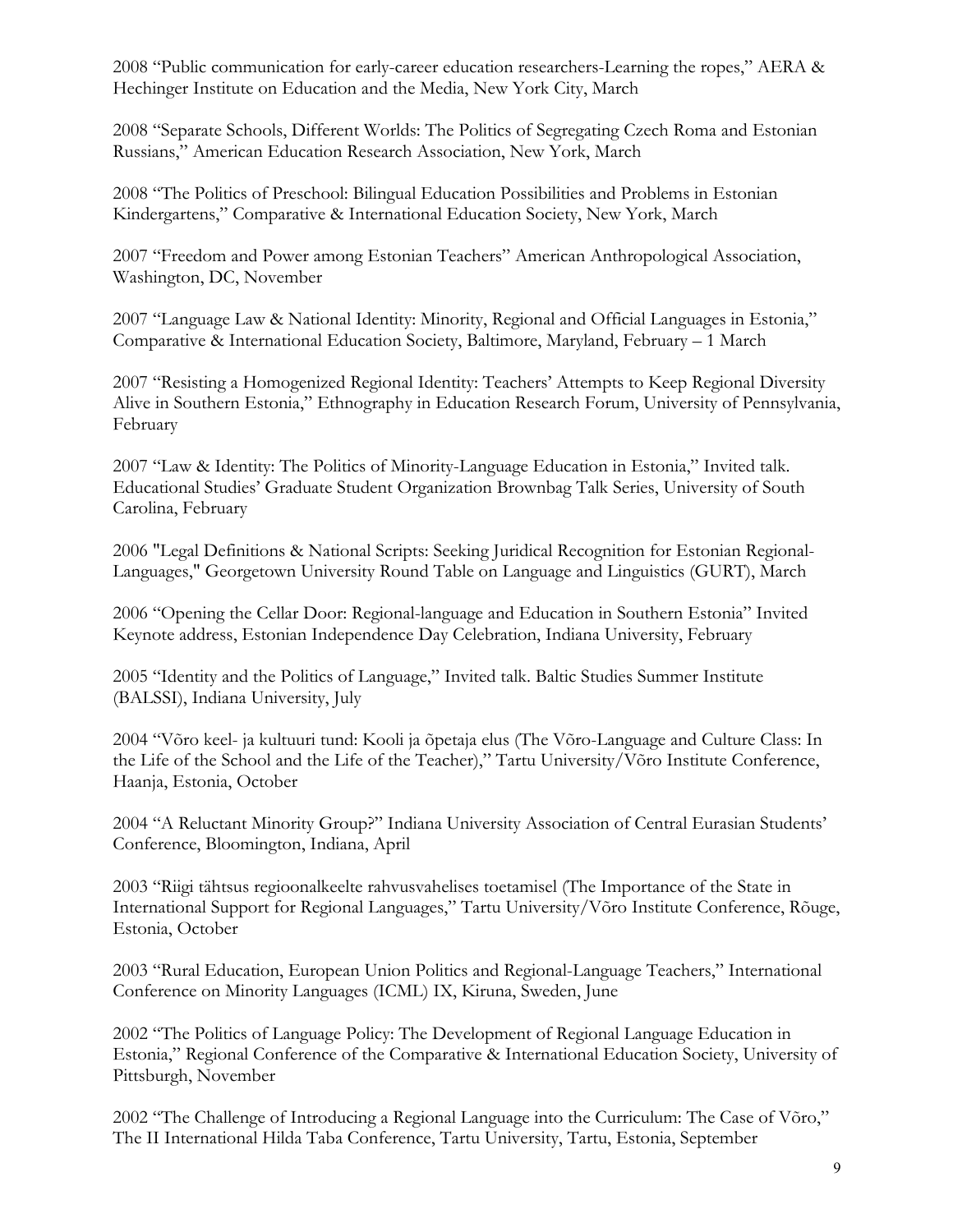2002 "Õpetajad ja Võro kiil (Teachers and the Võro Language)," Kaika Suve Ülikool, Misso, Estonia, August

2002 "Between Two Unions: The Revival of Võro in Post-Soviet & Pre-European Union Estonia," Linguapax – World Congress on Language Policies, Barcelona, Spain, April

2001 "Minorities and Struggles in Estonia," Inner Asian and Uralic Resource Center Outreach Conference, Bloomington, Indiana, May

2001 "Grassroots & Globalization: The Survival of Võro in Estonia," Comparative & International Education Society, Washington, D.C., March

### **SERVICE**

#### Professional

- Comparative & International Education Society (CIES)
	- o Language Issues SIG
		- § Treasurer, 2007-2013;
		- § SIG Dissertation Award Committee, Coordinator, 2011 & 2013; member, 2017
		- Proposal reviewer, 2007-present
	- o Eurasia SIG
		- Member, Best Graduate Paper Committee, 2015-2016
	- o Member, Gail P. Kelly Dissertation Award Committee, 2015-2016
	- o Member, Bereday Award Committee, 2009
- Association for the Advancement of Baltic Studies (AABS)
	- o Secretary, 2014-2016 & 2016-2018
	- o Chair, Education Division of Conference, 2012, 2016 & 2018
	- o Book Award Committee, Member, 2008
- Book Review Editor, *European Education*, 2010-current
- Member, Advisory Board, *Eesti Haridusteaduste Ajakiri*/*Estonian Journal of Education*; *Sources: Education* (4<sup>th</sup> Ed.)
- Reviewer: *Anthropological Quarterly*, *Anthropology & Education Quarterly*, *APPLES*, *Comparative Education Review*, *Educational Research*, *European Education*, *International Journal of Bilingual Education and Bilingualism*, *Journal of International Studies of Teacher Education (JISTE), Language Policy*

#### University

- Fulbright Faculty Advisor, USC Office of Fellowships and Scholar Programs, 2012-current;
- Invited moderator, "Balancing Old and New: Perspectives on Modernization" Thinking Globally Lunch and Learn, USC Office of International Student Services and the Office of Student Conduct, 3 November 2017
- Reviewer, Magellan Award Review Panel, USC, 2009-2013, 2017;
- Walker Institute
	- o Member, Advisory Board, 2011-current
	- o Member, Graduate & Undergraduate Awards Committee, 2011-2013, 2016
- Reviewer, Provost Humanities' Grant Panel, 2011-2012 & 2015-2016
- Moderator, International Student Services Panel, November 2017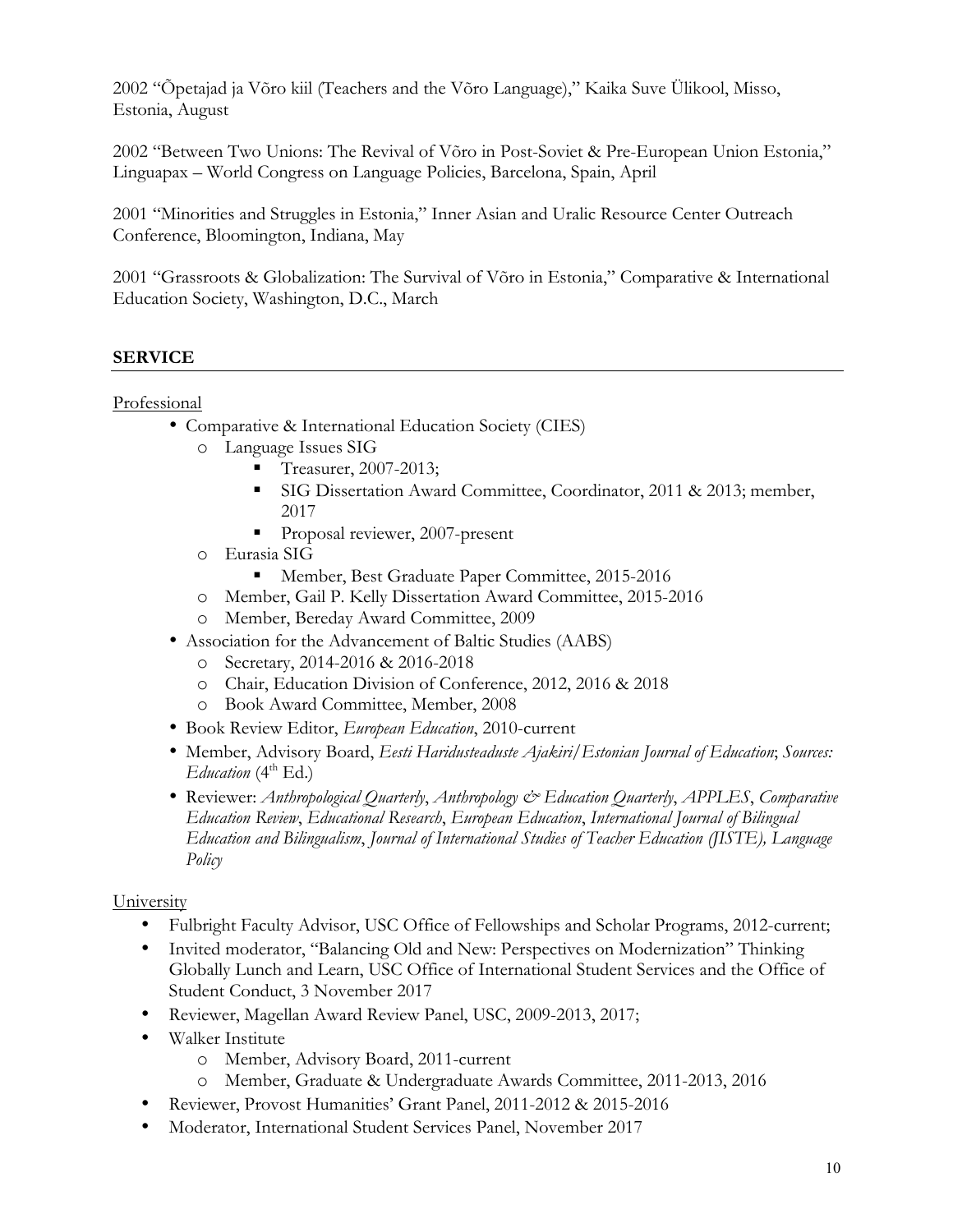• Advisory Council Member, The Initiative for South Carolina's Future, 2011

# College of Education

- Faculty Chair, Fall 2017 & Spring 2019
- Faculty Chair Elect, 2016-2017
- Chair, Search Committee for Associate Dean for Diversity, Equity & Inclusion, 2016-2017
- College of Education Diversity Committee, Member, 2016-2018;
- Moderator & Panelist, Talkback to "Backpack Full of Cash," November 2017
- Speaker with Drs. J Lopez-Robertson & D. Stevick, "International culture & study abroad" 3D Diversity Network Forum Series, September 2017
- College of Education Student Affairs Committee, Member, 2014-15; Chair, 2012-2013;
- Member, Instruction & Teacher Education Search Committee, 2014-2015;
- College of Education Steering Committee, Member 2012-2013;
- Faculty Senate, Senator 2010-2012;
- College of Education Review Committee, Member COE Grants Programs, 2011-2012;
- Mentor (Fall, 2009), Magellan Program, "Understanding & Implementing Language Immersion Policy in South Carolina," Sarahi Paz (Early Childhood Education);
- Mentor, (Spring 2013), Magellan Program, "A Case Study of How French Teachers Understand Purpose in Educating Immigrant Students," Dana Doggett (Secondary Education, English);
- Mentor, (Summer 2016), Magellan Program, Anna Witkin, "Dual Immersion as Social Planning: An investigation of choice in Estonia's schools"
- Director, Office of International and Comparative Education, 2015-current;
- Member, Standing Committee on Diversity, 2008-2009.

## Department & Program

- Coordinator, Educational Foundations & Qualitative Inquiry Program, Spring 2013; 2016 current;
- Chair, Search Committee for tenure-track position in EDFI
- Coordinator & Founder, Social Foundations of Education Colloquium, 2007–current;
- Member, Annual Performance Review Committee, 2014-2016;
- Coordinator, Graduate Instructors of Schools in Communities (EDFN300), 2009-2013, 2014-2016;
- Co-Chair, Qualitative Research Methods/Educational Foundations Faculty Search Committee, 2011-2012;
- Member, Educational Psychology Faculty Search Committee, 2010;
- Co-Director, New Graduate Student Orientation, Program in Educational Psychology, Research and Foundations, 2008, 2009 & 2012.

## **Community**

- Presentation, "Supporting international teachers in the Midlands (and Beyond)" to Midlands Educator Effectiveness Roundtable (MEER), 20 November 2017, Chapin, SC
- Member, School Improvement Council (SIC), Dent Middle School, Columbia, SC, 2014 current;
- Member, The Learning Collaborative (TLC), Parental Advisory Committee, 2016-current;
- Member, Board of Trustees, Cutler Jewish Day School, Columbia, SC, 2008-2014;
- Invited Judge, South Carolina Educational Oversight Committee, Innovation Video Contest for SC middle and high school students, January 2013;